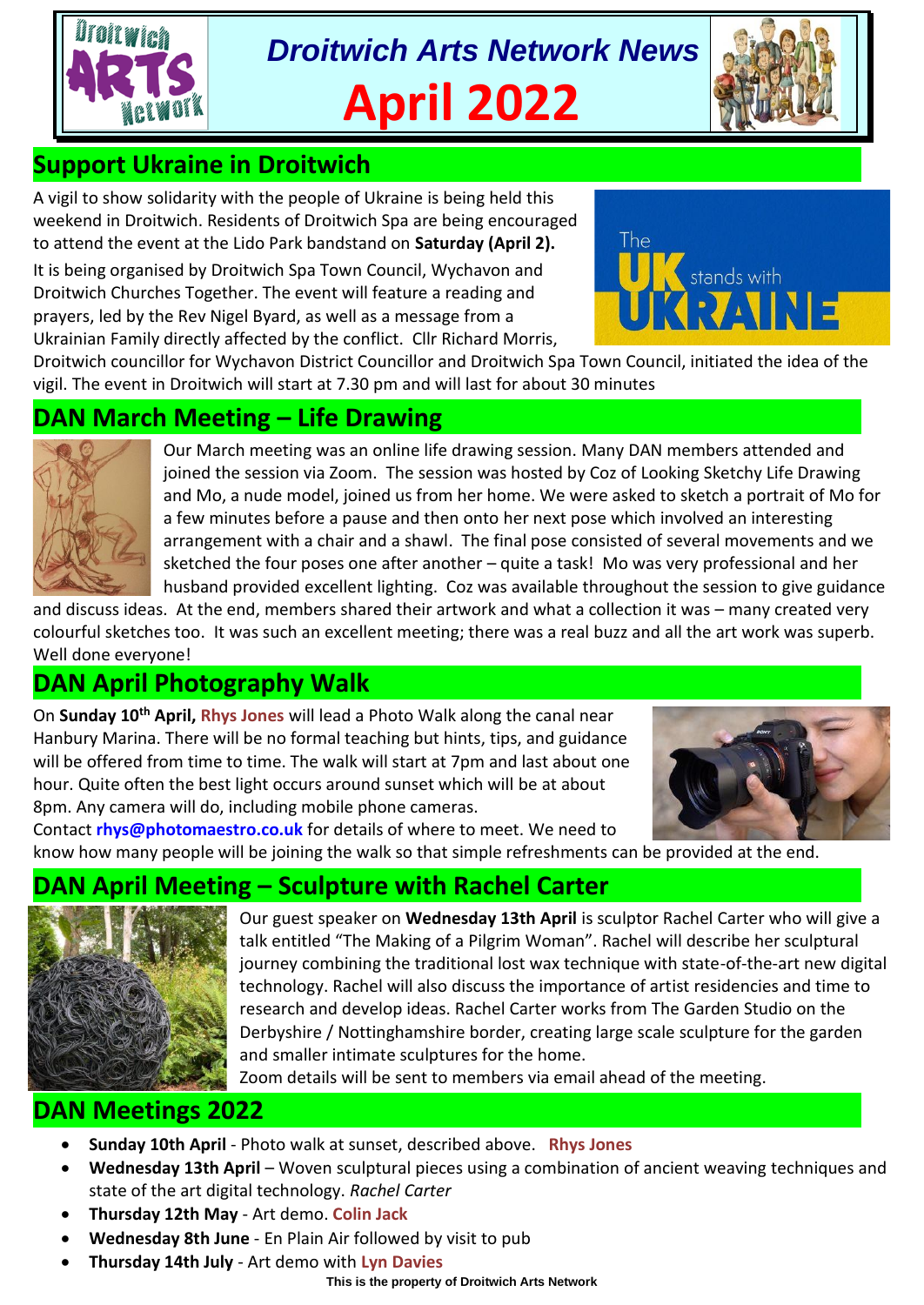- **August tbc** Visit to Museum of Carpet, Kidderminster
- **Wednesday 14th September** Poetry Evening led by former Worcester poet laureate **Nina Lewis** and International poetry winner **Colin Jack**
- **October 19th/20th** Published crime thriller author **Carla Buckley**
- **Wednesday November 9th** Workshop. Christmas wreath for door. **Amanda Coldridge**
- **Thursday 8th December** Play reading and light refreshments

## **Exhibitions by Members**

**Derek Webster** is having an exhibition of his paintings at Droitwich Library from 4th April for a month. Derek says "I have always wanted to display at the library after seeing exhibitions there over the years. Now being retired I have done enough to finally do it."



**Lyn Sharpe** wrote to say "LICKEY HILLS ART SOCIETY are to hold their first ever pop-up gallery in the Kingfisher Shopping Centre in Redditch. It's a three-day event, twenty artists displaying over 120 pieces of original artwork, all for sale at reasonable prices, not to be missed - grab a piece of fantastic art!!

Artists will be in the unit opposite Clinton Cards in Walford Walk from Friday to Sunday, April 1 to 3 from 10am to 4pm. Among the variety of mediums will be watercolours, pastels, acrylics, oils, mixed-media, along with crafts, needle felt and resin coasters."

And of course, our usual venues **Parks Café** and **The Button Tree** both have **Lyn Sharp** exhibiting from 1st April

## **POETRY and PHOTOGRAPHY NOOK**

Thank you to everyone who sent in their splendid poems and photographs. How very interesting! Hopefully there is more talent out there and we are asking for more **PHOTOGRAPHS**. I just need your photographs with any information you wish to disclose, to show in the coming newsletters. Send by email[, HERE.](mailto:tina.watkins.ntlworld@gmail.com) **By 30th April.**

**Kenneth Robinson sent in "***This is from a booklet I and a friend produced a few years ago, I wrote them about the regiment I served in many moons ago and had and have great feeling for still, though like many others it has long been disbanded, and enclose it."*

The Regiment That Refused to Die.

Fourteenth of May sixteen eighty-four a regiment was raised, Twelve hundred strong, no beat of drum, expense or levy paid, Its backbone was of Cameron's men of Covenanter fame, The Cameronians that bore his name held proud it could be seen, A man's religion is of God, not bowed by Kings or Queens.

They had no colours, dressed in green but for a tartan from a Queen,

Upon their bonnet a Silver Badge of glory, a tribute to their history, Through reorganisation many changes, years in battles fought and won,

These Scottish Rifles at the trail did match the drum at one four zero,

Marched always forward, all were heroes when the need arose.

Distant shadows within MOD caring nought for were pride and history,

Not knowing what drives men on, decided that their time had come,

"It's costs that matter most" they cried, "the choice amalgamate or die"

"This Regiment is Scotland" went back the firm reply,

"No Cameronian alive or, would allow that name to die".

*Rhys Jones sent in "I have been interested in photography all my life but I only started to take it more seriously when I acquired my first digital camera. Having worked in the IT services industry all my life I immediately saw the potential of digital cameras.* 



*Most of my photography has been for my personal enjoyment. I was a member and*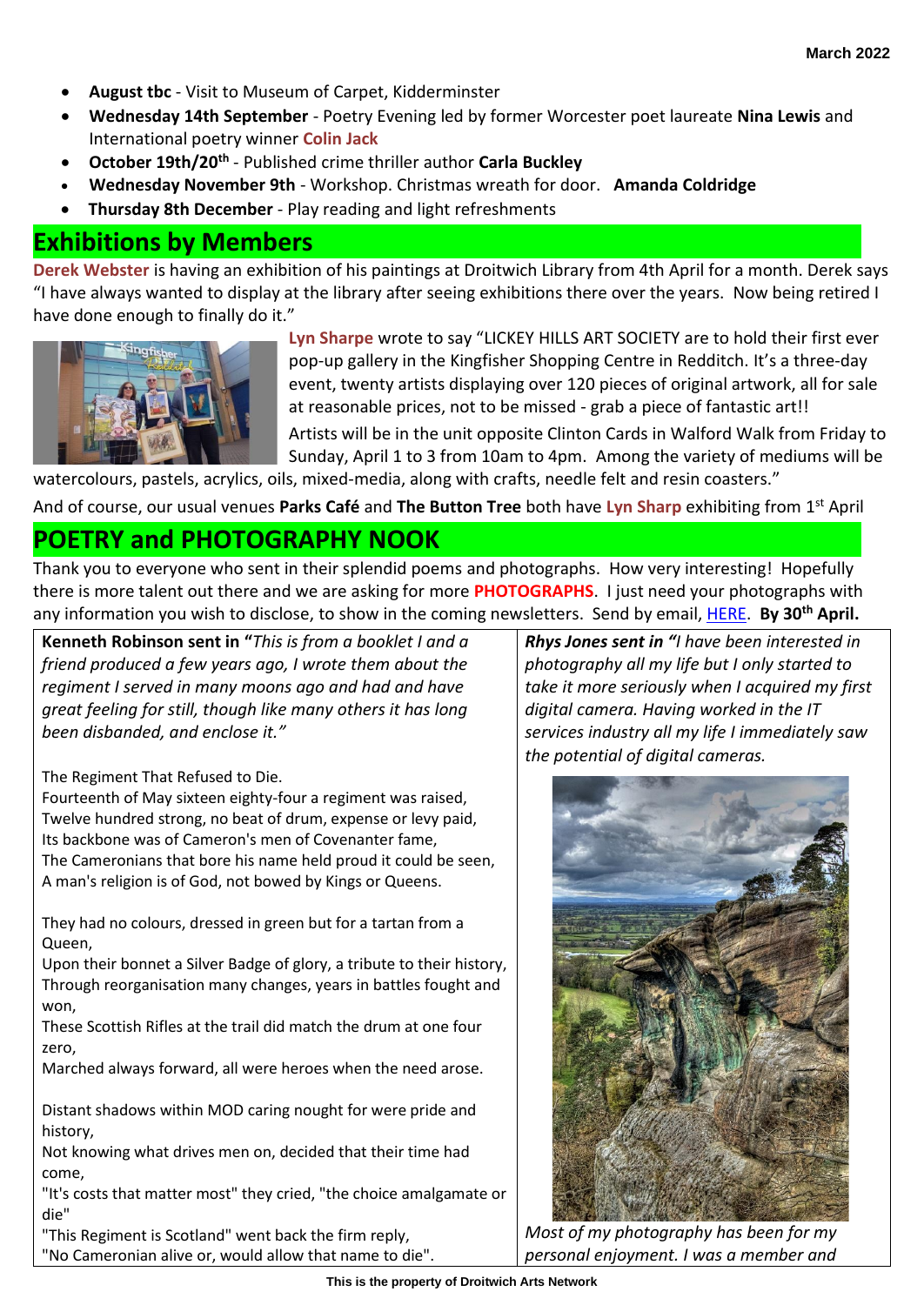*'Entanglements 2' was taken looking up at glimpses of blue sky above the tree canopy at a Worcestershire restaurant's charming 'woodland feast' last September, a celebratory outing after 18 months of pandemic caution. We'd actually booked it for earlier in the year but the weather gods and other circumstances conspired against us and we finally made it on the last available date! My choice of somewhat stylised treatment was intended to echo prints I recalled from some childhood story books which always made woods seem* 

From North and South, across East and West drawn by lone pipers' call, And assembled now before a wooden Cross, our Flag soars wild and free,

To join these Scottish Rifles came now villagers and friends,

The deed was done! Fourteenth of May, Nineteen Hundred Sixty-

Not many now, nor yet as strong, stout hearts moved pace to

Some hundred feet, and yet still more turned the silence to a song, As the last of Cameron's Regiment marched back where they

Yes, some remember and some still care, give praise to God on high,

Let me and you remember too, "The Regiment That Refused to Die"!

### Kenn Robinson A Cameronian.

Eight.

drum,

belong,

**Lyn Sharpe wrote "***I just loved this little duck, so brave and trusting. This female Mallard Duck followed me all around the nature centre when visiting Longleat last year, she had begging for food down to a fine art and would come so close and eat from your hand!"*

*mysterious and magical."*



**Ruth Bourne wrote** "*A couple of slightly random images for the DAN newsletter gallery, chosen primarily because I enjoyed making them!* 

*'Brief Encounter' captured a young woman passing by in London; I was playing with longer exposures and though this blurs much, the hand and enough of the form remain to identify and the blur gently softens the background. I loved the colours, too.* 

Now in Douglas men do meet this day, upon a wet and windy hill, Storm skies above did nothing to make their passage to it still, *years ago but I only switched my allegiance from Solihull to Droitwich Camera Club two years ago.* 

*After taking early retirement, I did some freelance commercial photography, mostly for small businesses. Although the technical skills are the same, composition and presentation of images for paying clients can be very different from taking photographs for enjoyment. One of my favourite images, my photograph of the Precipice at Hawkstone, was published in a book entitled "England's 100 Best Views" by Simon Jenkins, Chairman of the National Trust at that time. Getting paid for the image made it particularly pleasing!"*

*officer of Solihull Photographic Society for many years. We moved to Droitwich over 10* 

## **Jane Dix wrote** *"I have enclosed a photo below*

*of some spring flowers that you may wish to consider"* 



### **Brief Encounter**





**Entanglements 2**